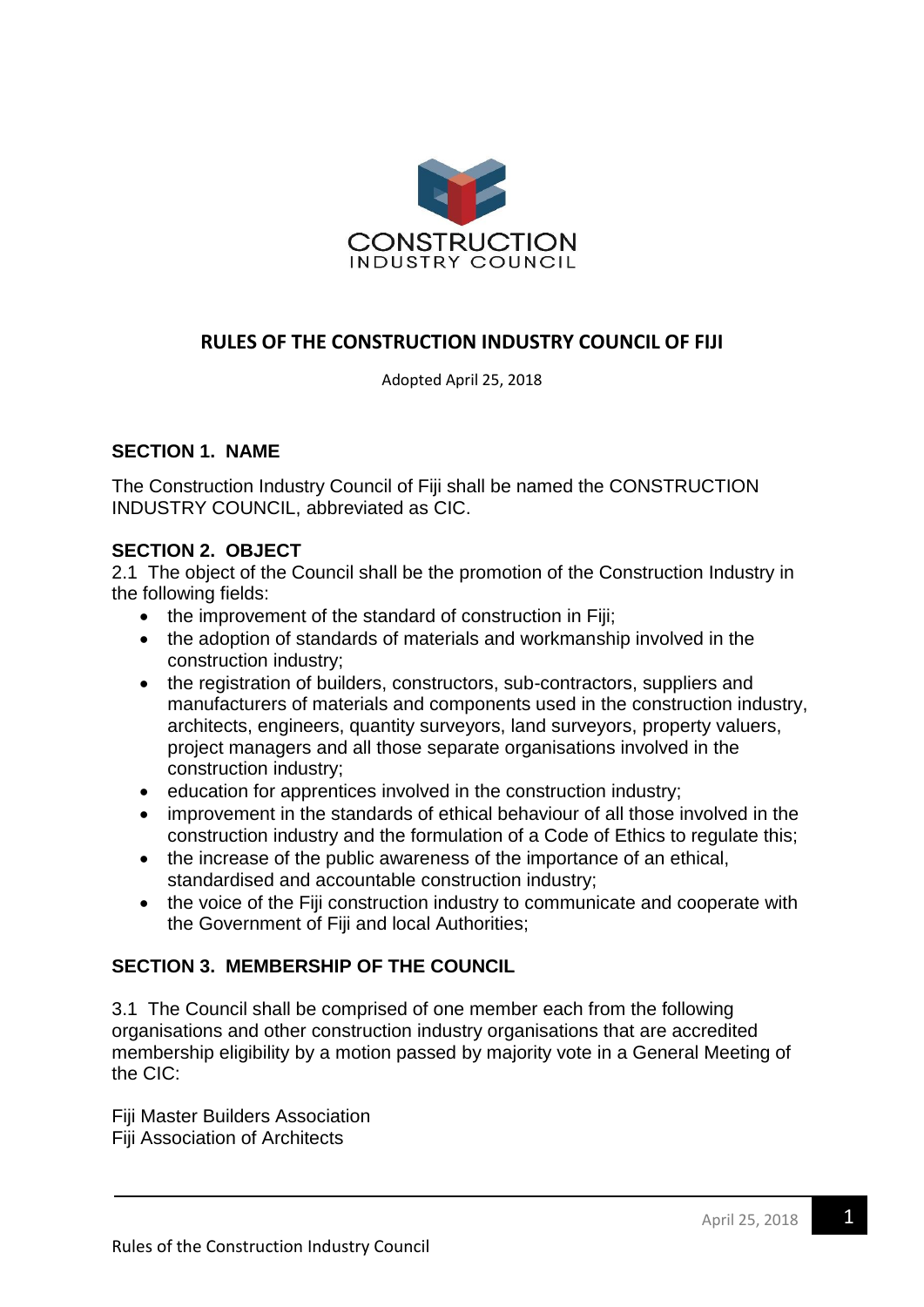Fiji Building Designers Association Fiji Institution of Engineers Fiji Institute of Quantity Surveyors Fiji Institute of Surveyors Fiji Institute of Valuation and Estate Management Fiji Association of Bankers Fiji Insurance Association Fiji Law Society Consumer Council of Fiji Ministry of Infrastructure Ministry of Economy Ministry of Lands Ministry of Labour National Fire Authority Water Authority of Fiji Fiji Roads Authority

3.2 The representatives of these organisations shall be appointed in writing by their respective organisations.

# **SECTION 4 ENTRANCE FEES AND ANNUAL SUBSCRIPTIONS**

## **4.1 Entrance Fees**

There shall be no Entrance Fees required to join the Council.

## **4.2 Annual Subscription**

The rates of Council subscription for each subscription year ( $1<sup>st</sup>$  August –  $31<sup>st</sup>$  July) shall be fixed by the CIC Executive Council and published in a schedule, a copy of which shall be sent to each member organisation in July of each year.

The Annual Subscription shall consist of:

A levy on each member organisation represented on the Council fixed at FJD 1000.00 (One thousand Fijian dollars).

# **4.2.1 Financial Year**

The CIC financial year shall be  $1<sup>st</sup>$  August –  $31<sup>st</sup>$  July.

# **4.2.2 Due Date for Subscriptions**

The total subscription shall be due on the 1<sup>st</sup> August of each year and a "grace" period of 31 days shall be given to each member organisation before the subscription is deemed to be in arrears.

# **4.2.3 Penalties for Subscription Arrears**

The penalty for arrears of subscriptions that extend beyond the "grace" period shall be exclusion from any meetings and loss of any participation in the affairs of the Council including being removed from the list of circulation of any Council minutes,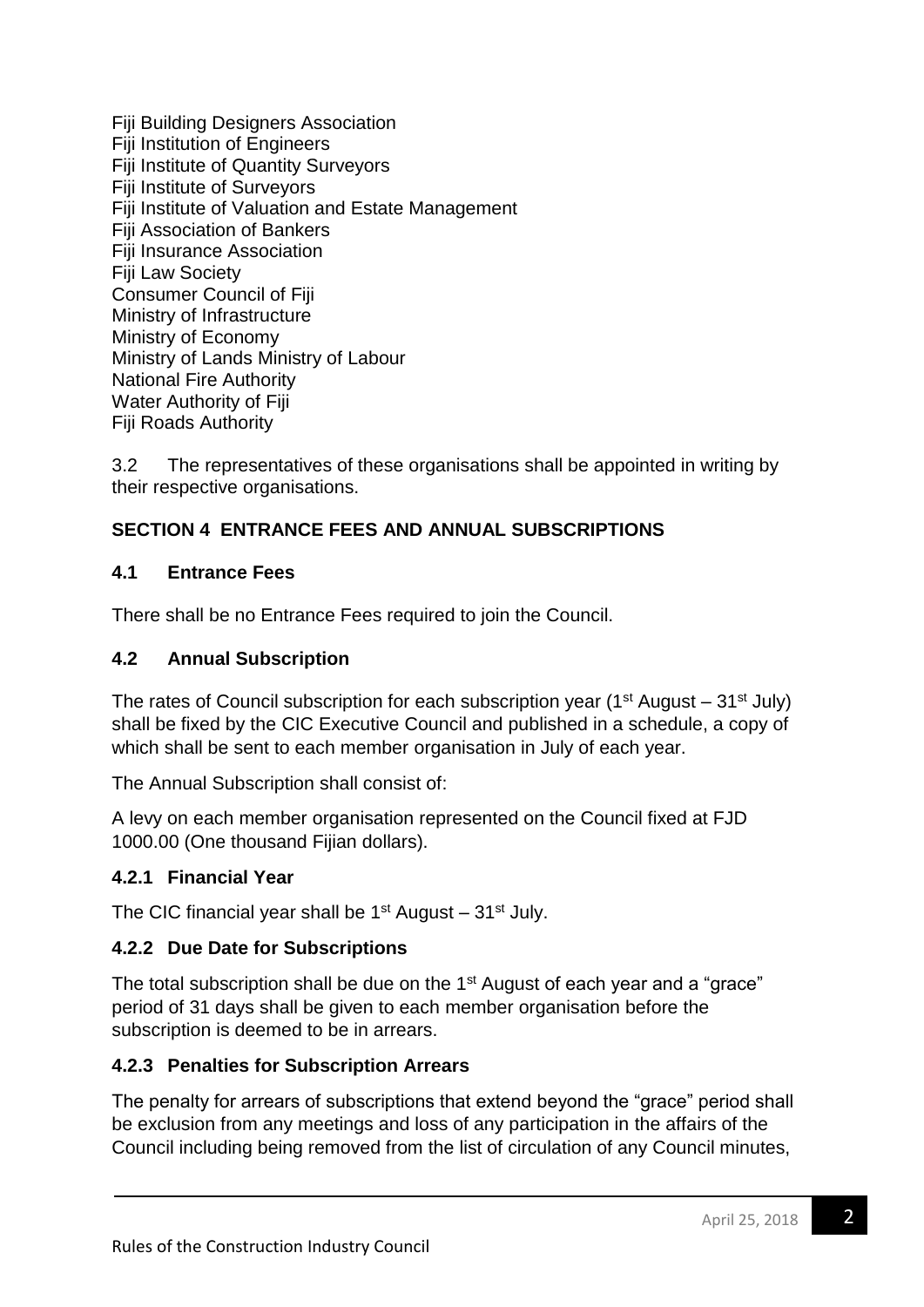study papers and the like. Further, for the period of exclusion, the name of the member organisation shall be removed from correspondence and media releases made by the Council.

## **4.2.4 Reinstatement After Arrears are Paid**

When all arrears are paid by the member organisation, the member organisation shall be reinstated to the status of full Council participation and shall be entitled to receive copies of all minutes, study papers and the like.

## **SECTION 5 COMPOSITION AND TENURE OF THE EXECUTIVE COMMITTEE AND AUDITOR**

## **5.1 OFFICERS OF THE EXECUTIVE COMMITTEE**

The Council shall, at the Annual General Meeting each year, elect the following six officers of the Executive Committee who shall carry out the day-to-day business of the Council:

- The President
- The Vice President
- The General Secretary
- The Treasurer
- Two Committee Members at Large nominated from any member organisation

These officers shall be elected for a term of one year, but there shall be no restrictions on the re-election to the positions for any subsequent years.

# **5.2 REMUNERATION FOR SERVICE**

Members of the Executive Council shall serve in voluntary status with respect to any fee for services rendered to the CIC, provided however, payment of honoraria may be approved in an Annual General Meeting.

# **5.3 CASUAL VACANCIES**

Where a vacancy occurs in the Executive Committee due to:

- a. Withdrawal of the member organisation from the CIC;
- b. Arrears on behalf of the member organisation;
- c. Death, transfer or migration of the representative of the member organisation; or Member;
- d. Withdrawal of the accreditation of the representation of a member organisation by Motion passed in an Annual General Meeting or Special General Meeting,

the remaining members of the Executive Committee shall fill the vacancy with a ballot carried out by the members of the Executive Committee.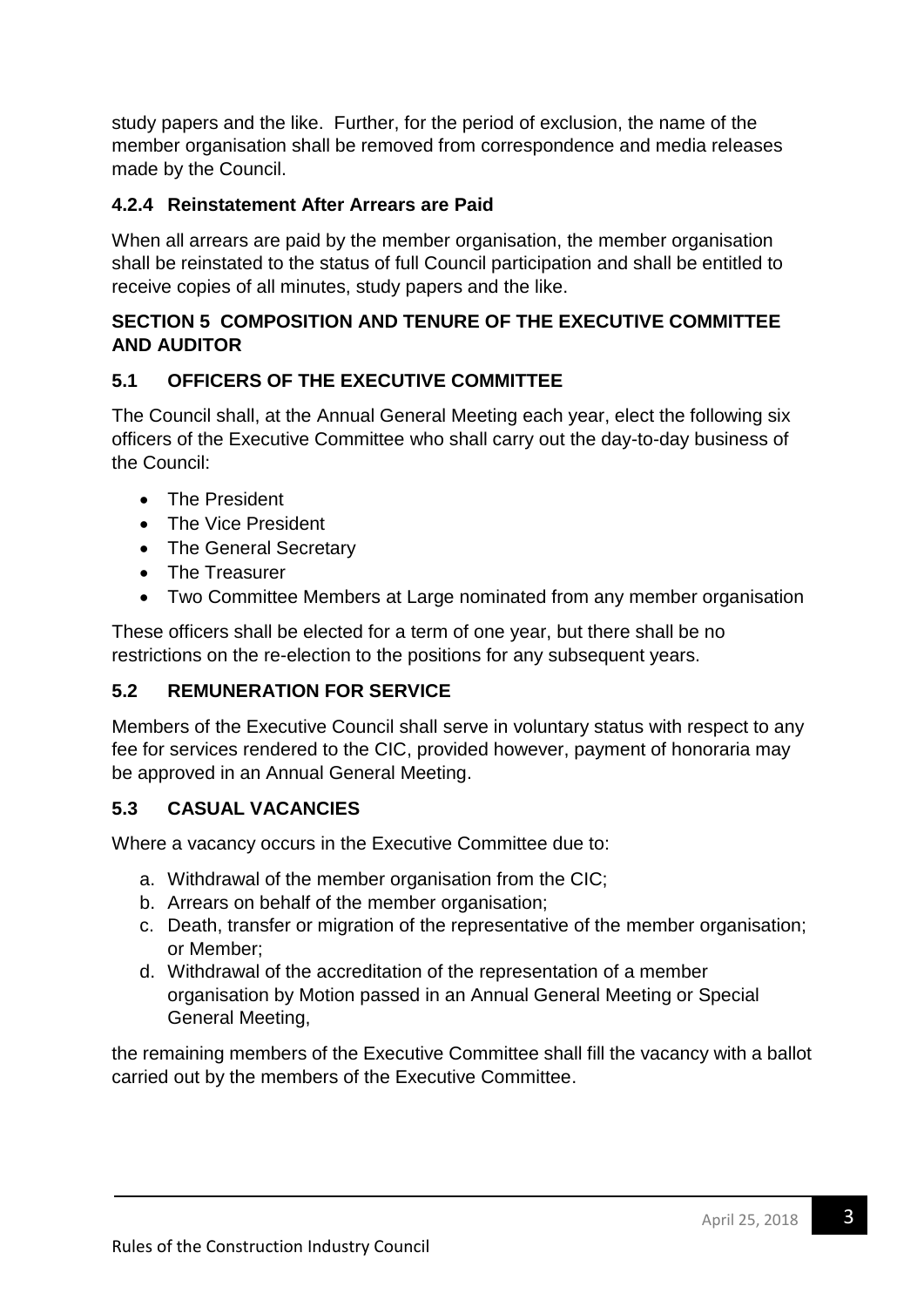All organisations represented on the Council shall be free to re-appoint their representatives on 1st August each year, but the withdrawal of the representation shall not be made without the approval of the Executive Committee.

# **5.4 AUDITOR**

# **5.4.1 ELECTION**

The Council shall, at the Annual General Meeting each year, elect a qualified auditor to examine the financial records of the CIC. The auditor's remuneration for professional services shall be fixed by the Executive Committee in its first meeting following the Annual General Meeting.

## **5.4.2 AUDITED ACCOUNTS**

The auditor shall present the auditor's report to Annual General Meeting and any interim audit report required by the provision of Government funds.

# **SECTION 6 DUTIES OF THE ELECTED OFFICERS OF THE EXECUTIVE COMMITTEE**

### **6.1 PRESIDENT**

The duties of the President shall be governed by the following rules:

- a. The President shall chair all meetings of the Council and the Executive **Committee**
- b. The President may, at his / her discretion, appoint a chairperson to represent his / her official position at any Council or Executive Committee meeting at which she / he cannot be present. Such appointment shall be submitted in writing to the General Secretary.
- c. The President shall represent the Council and the Executive Committee in all dealings with the Government of Fiji;
- d. The President or his / her designated representative shall sign all Council correspondence, agreements, MOU's and like official documents.
- e. All media release or comment by the CIC shall come under authorisation by the Executive Committee and the President shall not make any press or media statement without the permission and endorsement of the Executive Committee.
- f. Delegate duties to one or both Executive Committee members at large with the approval of the Executive Committee.

# **6.2 VICE PRESIDENT**

The duties of the Vice President shall be identical to those of the President when the President is unavailable to carry out his / her responsibilities.

### **6.3 GENERAL SECRETARY**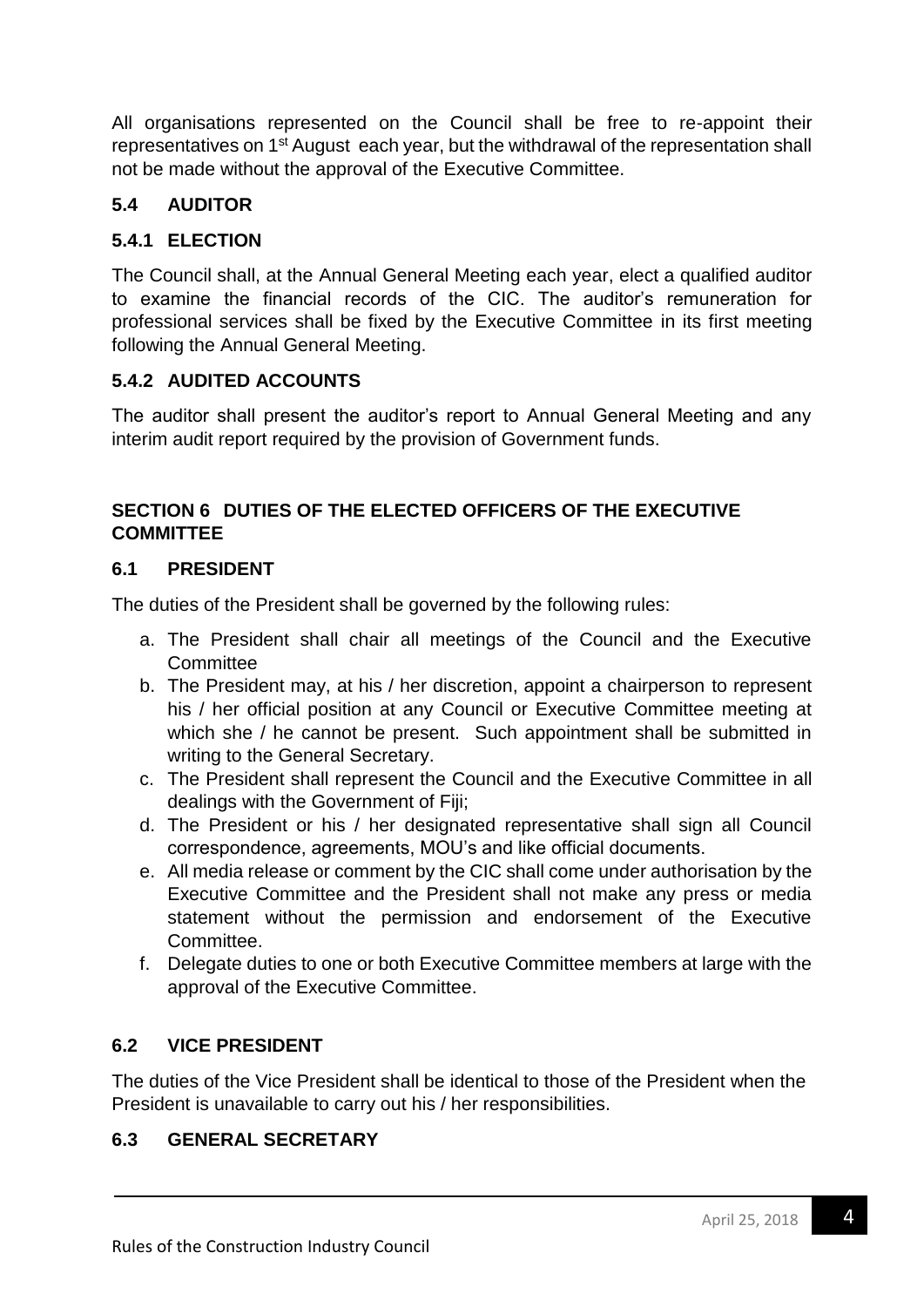The duties of the General Secretary shall be governed by the following rules:

- a. Record all proceedings of the CIC Annual General Meeting and all interim meetings and shall circulate the Minutes of all such meetings to each organisation and Member of the Council. Such Minutes shall be circulated within fourteen (14) days of each meeting;
- b. Retain all Minutes and Resolutions in a retrievable electronic file format such as MS Word or such other system that the Executive Committee shall approve;
- c. Retain all emails and outgoing correspondence in a retrievable file format;
- d. Handover all retrievable electronically stored CIC files to the Executive Committee upon his / her expiration of membership of the Executive Committee;
- e. Retain hard copies of all approved Minutes, incoming and outgoing correspondence, Council Resolutions media releases, applications, reports, MOU's and like documents that bind CIC to any external agency. Such hard copies shall be filed as a permanent record in a lever arch file or similar hard copy saver files as approved by the Executive Committee and shall be handed over to the Executive Committee upon his / her expiration of membership of the Executive Committee;
- f. Ensure that all correspondence, media release or any other document issued by the Council is signed by those parties who are designated approved signatories by the Executive Committee.
- g. Maintain a record of all member organisations of the Council inclusive of contacts, joining dates, subscription status and disciplinary matters;
- h. Co-sign all meeting Minutes, Resolutions, returns, reports and like documents that require his / her co-signature signature in the capacity of General Secretary;

### **6.4 TREASURER**

The Treasurer shall retain all financial records of the Council and shall hold all such records on an accounting system approved by the Executive Committee and the Auditor and in full compliance with reporting systems required by Government funding. All records shall be retained on an "expenditure account" system with the result of each period between general Council meetings fully reported against expenditure and income. The income and expense statement presented to each general CIC meeting shall clearly show the following:

- a. Cash at bank
- b. Cash value of all unpresented cheques
- c. Expenses to date
- d. Income to date
- e. Forecast of predicted income and expenditure in the next reporting period.

The Treasurer shall assist the Auditor in the compilation of the annual audit report presented at each Annual General Meeting and any interim audit reports required by the provision of Government funds.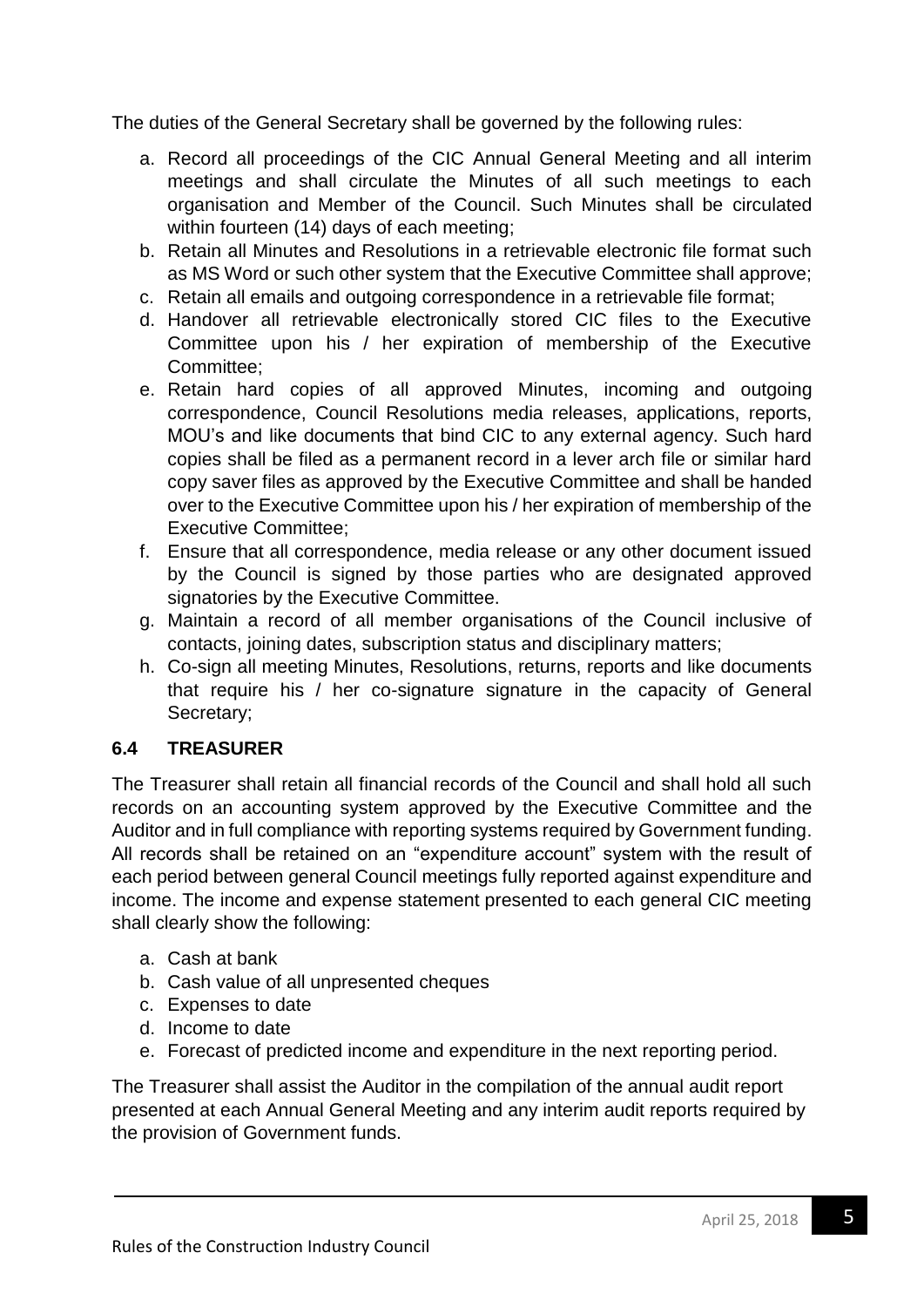# **6.5 Members at Large**

The duties of the members at large shall be as assigned by the President in support of responsibilities and activities undertaken by the Executive Committee.

## **SECTION 7 PROCEDURE, POWERS AND DUTIES OF THE COUNCIL**

### **7.1 GENERAL MEETINGS**

The Council shall meet for general discussion as often as the business of the Council may require, but not less frequently than six times in each fiscal year.

### **7.2 ANNUAL GENERAL MEETING**

The Council shall conduct its Annual General Meeting no later than the 31st October each year. The Executive Committee shall publish public notice of the time, date and venue and Agenda of the Annual General Meeting twenty-one (21) days in advance. Such public notice shall be supplemented by an email to each member organisation and / or individual members of such organisation as such electronic communication is made available to the Executive Committee.

## **7.3 EXECUTIVE COMMITTEE**

The Executive Committee shall meet as often as the business of the Committee may require, but not less frequently than six times in each fiscal year.

## **7.4 CONTROL OF COUNCIL FUNDS**

- a. The control of the funds held by the CIC shall be vested in the collective name of the member organisations which may authorise the expenditure of such sums as it considers necessary for the furtherance of the objects of the CIC.
- b. The Executive Committee shall deposit all funds received into a bank account in the name of the CIC in a locally registered and licenced banking institution with authorised signatories as approved by a resolution passed in a general meeting or Annual General Meeting.
- c. The CIC may invest CIC funds and purchase such fixed and floating assets and securities whether statutory securities or not, as it considers necessary for the furtherance of the objects of the CIC.
- d. The CIC may withdraw, sell or otherwise convert into money any deposit, fixed or floating asset or security of the CIC and may apply the moneys so obtained in any manner permitted by the Rules.
- e. The CIC may use its funds to acquire office premises for the establishment of a Secretariat and employ such person or persons to administer the business of the Secretariat.
- f. All payments shall be approved by the Executive Committee and all cheques and other bank withdrawal authorities shall be valid only if signed by the Treasurer and any one of the President, or the Vice President or General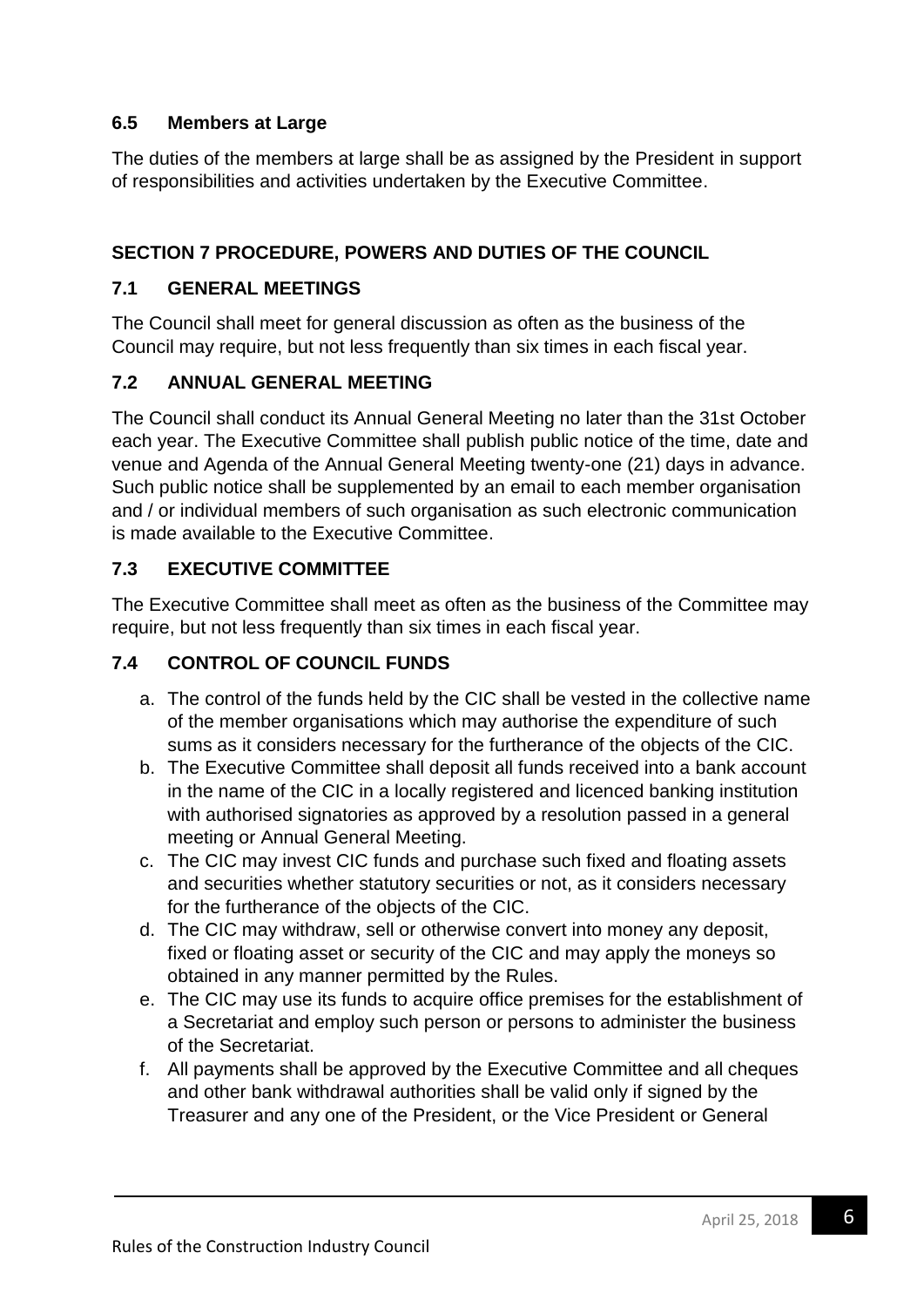Secretary, provided that no signatory shall be the same person approving the payment voucher or invoice.

# **7.5 REPORTING ON THE MATTERS OF THE COUNCIL**

## **7.5.1 Annual Financial Statement**

At the end of each financial year the Executive Committee shall present to the Annual General Meeting the Annual Statement of Accounts prepared by the auditor. The Statement shall be circulated to the member organisations in advance of the AGM.

## **7.5.2 Interim Statements**

As may be required as a condition of receiving Government or other external funding, the Executive Committee shall submit an audited financial report to the respective funding agency in accordance with the stipulated format and timing.

# **7.6 STANDING ORDERS FOR MEETINGS**

The Council may make standing orders for the conduct of the general meetings of the Council and the Executive Committee and for regulating the affairs of the CIC, which standing orders shall not be contrary to the Rules. (Refer Appendix 1).

# **7.7 QUORUM**

The quorum for any meeting shall be as follows:

For any meeting of Council: 5

For any Executive Committee: 3

# **7.8 INTERPRETATION OF RULES**

The decision of the Council on the interpretation of Rules, on all matters dealt with by it in accordance with such Rules and on matters not provided in such Rules shall be final and binding on all members.

### **SECTION 8 ATTENDANCE AND VOTING AT MEETINGS**

- a. Member organisations in good financial standing are permitted to have more than one member in attendance and participating in discussions and interactions with other attendees.
- b. Each member organisation in good financial standing shall have the right to exercise one vote only on each motion before such meeting except in the case of equality of voting the Chairman may exercise a casting vote in addition to his / her deliberative vote.
- c. A majority of the member organisations voting shall decide any matter of deliberation unless the Rules otherwise provide.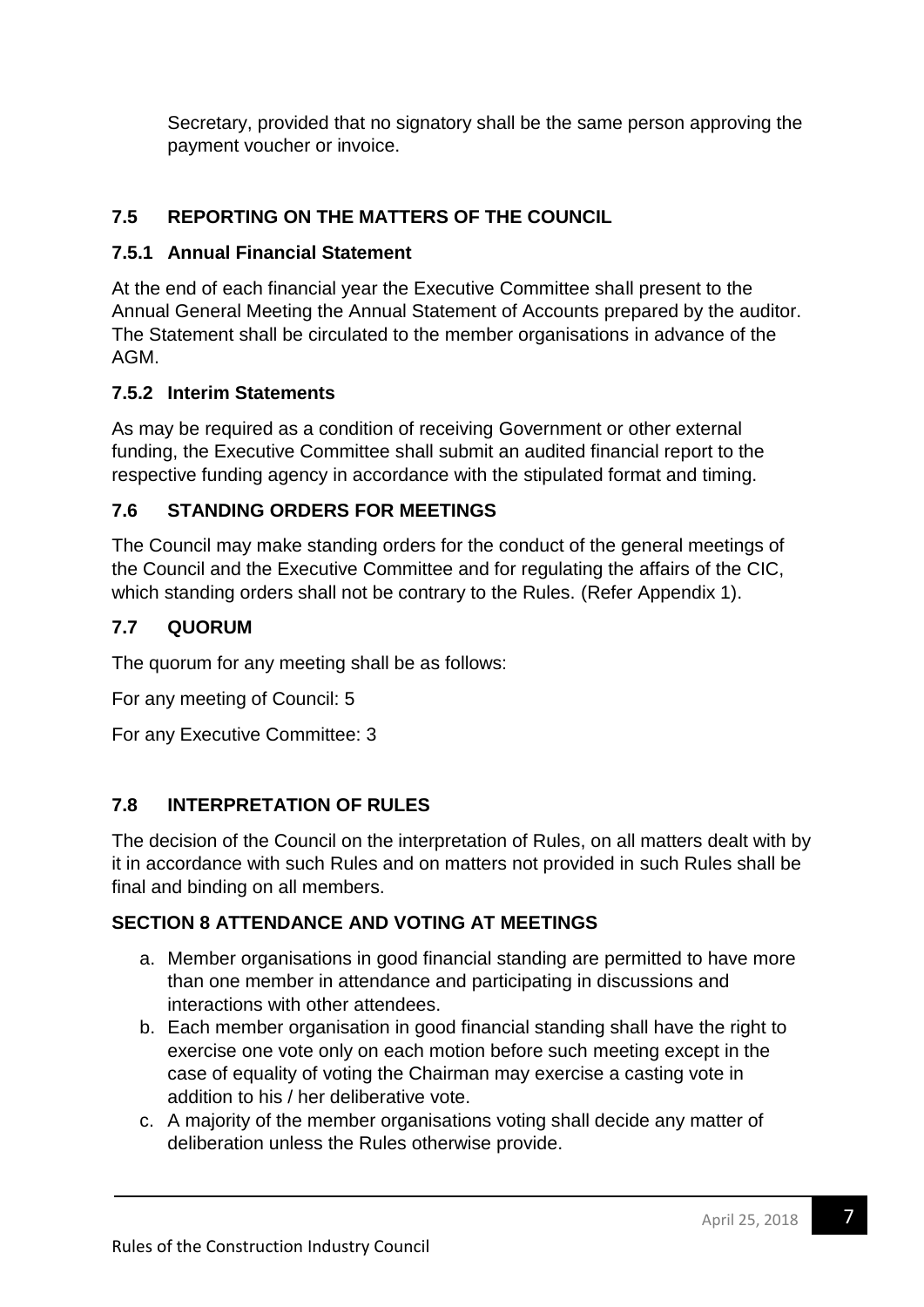## **SECTION 9 CONDUCT AND DISCIPLINE**

- a. Each member organisation and each of its individual members shall be bound by the Rules and Code of Ethics of the CIC.
- b. Each member organisation and each of its individual members shall conduct themselves in such manner as to hold up the dignity, standing and reputation of the CIC and the profession or organisation represented in Council.
- c. If a member organisation or its representative be convicted by a competent tribunal of an offence which in the opinion of the Council renders the organisation or the individual unfit to be a member, the Council shall have the right to expel the organisation or the individual from the Council.

## **SECTION 10 ALTERATION OF RULES**

Rules shall be made, amended or rescinded only by a resolution passed at a Special General Meeting or Annual General Meeting of the CIC.

### **SECTION 11 WINDING-UP**

In the event of the winding-up of the Council, any property and effects of the Council shall be bequeathed by the Council for the purpose of furthering the best interests of the construction industry or such other similar purposes as the Council shall decide.

## **APPENDIX 1**

## **STANDING ORDERS FOR MEETINGS**

### **R1 GENERAL**

- a. General meetings of the CIC and Executive Committee shall be conducted in accordance with the following Standing Orders.
- b. Except as provided in the Rules these Standing Orders are not binding on meetings of any CIC committees. Any body not covered may, however, adopt them if it chooses.

### **R2 CHAIRMAN**

- a. At each general meeting of the Council or the Executive Committee, the President, or in his / her absence the Vice-President, shall take the chair.
- b. In the above cases, if the specified officers are not present a meeting shall elect its own Chairman.

### **R3 MINUTES**

Minutes of each meeting shall be kept by the General Secretary and at each meeting the minutes of the previous meeting of a like nature shall be submitted to the meeting for approval and then signed by the Chairman and General Secretary before any other business is transacted.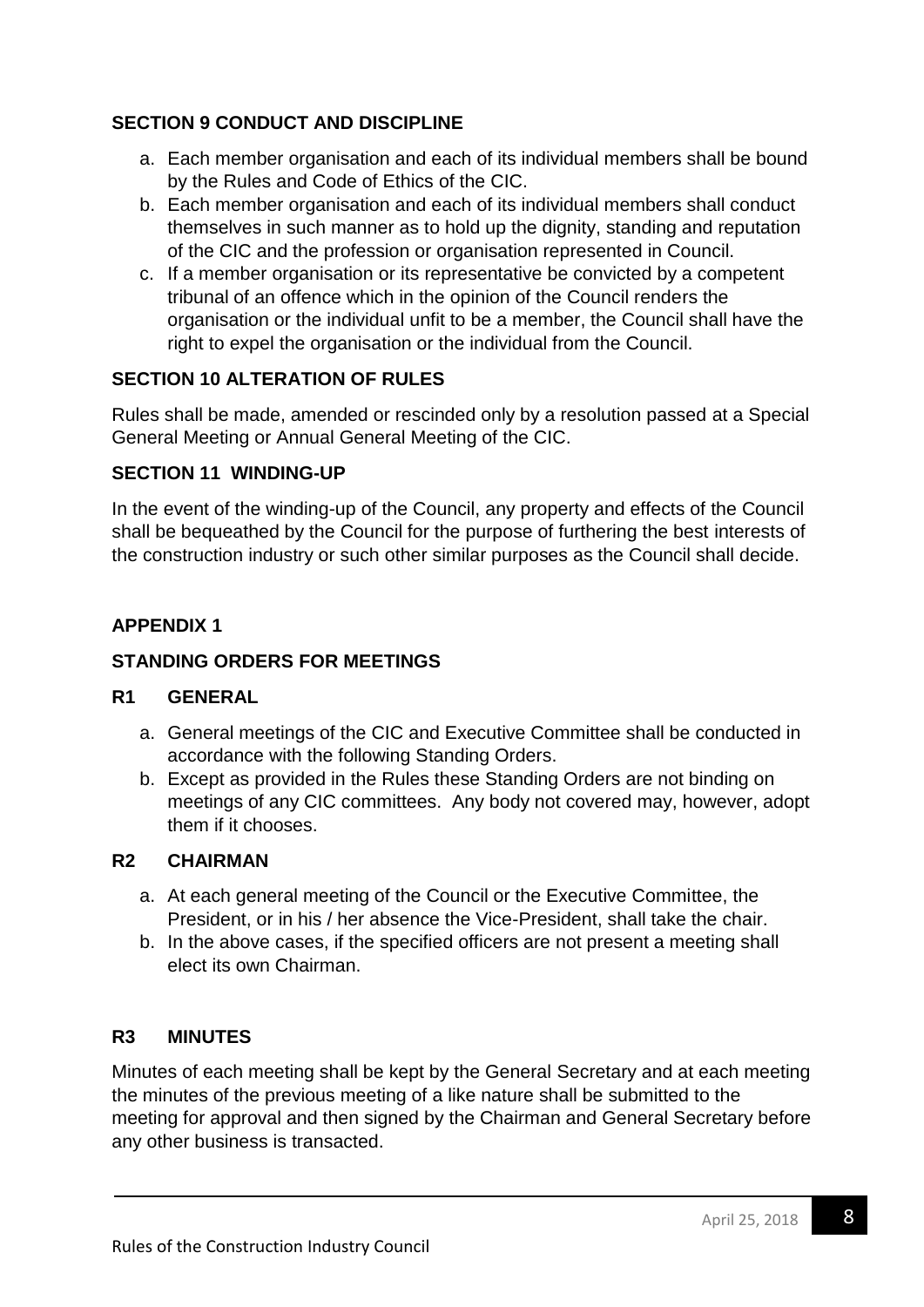## **R4 ORDER OF BUSINESS**

Except as provided herein the order in which business is transacted at each meeting shall be at the discretion of the Chairman.

## **R5 MOTIONS**

- a. Except with the permission of the Chairman each motion or amendment shall be in writing.
- b. Each motion or amendment not seconded shall lapse without discussion and shall not be recorded in the minutes except by permission of the meeting.
- c. After each motion or amendment has been moved or seconded it shall not be withdrawn without the permission of the meeting.
- d. Except with the permission of the meeting no motion or amendment shall be proposed which in the opinion of the chairman is the same in substance as any motion or amendment which during the same meeting has been resolved in the affirmative or negative.
- e. Where no specific procedure is laid down the chairman shall refuse to accept a motion to rescind any resolution or other vote if he considers that insufficient notice has been given to members.
- f. Before putting each motion or amendment to the vote the chairman shall clearly state such motion or amendment.

### **R6 AMENDMENTS**

- a. A motion may be amended by leaving out words, by leaving out certain words and substituting other words, by inserting words, or by adding words.
- b. Each amendment shall be relevant to the original motion.
- c. No amendment shall be accepted which produces a direct negative of the motion.
- d. Amendments may be moved in any order considered satisfactory by the Chairman.
- e. When an amendment has been carried, such amendment shall become the substantive motion and shall be open to amendment accordingly.
- f. At the discretion of the Chairman amendments to an amendment shall be allowed.

### **R7 DEBATE**

- a. Except with the permission of the Chairman each member shall rise to speak and shall speak only upon or to introduce a motion or amendment upon a question of order, but not otherwise.
- b. If the Chairman rises a member speaking shall resume his / her seat and no member shall rise or attempt to speak until the Chairman has resumed his seat.
- c. All remarks shall be addressed to the Chairman.
- d. Except with the permission of the Chairman, no member may speak twice to a question before a meeting except: -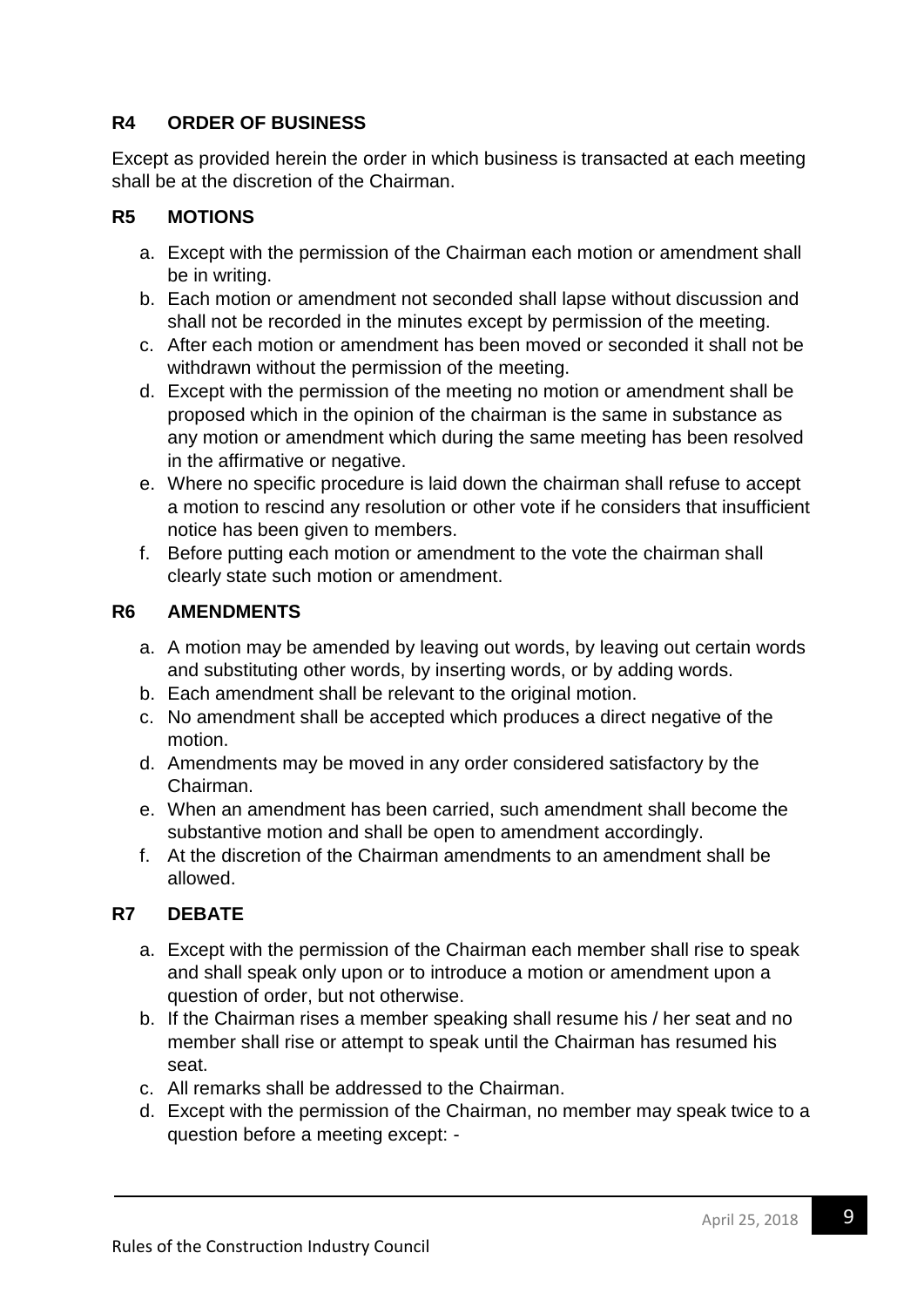- i) In explanation of some material point on which he claims to have been misunderstood, but he shall not introduce any fresh matter.
- ii) That unless otherwise provided a reply shall be allowed to a member who has move a substantive motion, but not to a member who has moved an amendment. No fresh matter may introduced during such reply.
- iii) To move an amendment.

The Chairman may at his / her discretion at any stage of the meeting impose a time limit on speakers, whether generally or on the speakers to any particular motion or amendment before the meeting.

A debate may be interrupted at any time by a question or order, by want of a quorum, by any of the formal motions noted in clause R9 or by a motion for the reading of the document relevant to the motion of the amendment.

## **R8 VOTING**

- a. Voting at meetings shall be conducted in accordance with Section 8 of the Rules. The Rules may not be suspended or varied during a meeting.
- b. When a secret ballot is necessary, scrutineers for such ballot shall be elected by the meeting.

### **R9 FORMAL MOTIONS**

The following formal motions may be moved at any time. The Chairman may refuse to accept any such motion except formal motion (v) if he considers it premature.

- i. "That the question be now put"
- ii "That the meeting proceed to the next business"
- iii. "That the meeting do now adjourn"
- iv. "That the meeting now adjourn to (place and time)"
- v. "That the question be not now put"
- a. A formal motion relating to a motion or amendment may not be moved or seconded by a person who has taken part in the debate on such motion or amendment.
- b. Formal motions (i), (ii) and (iii) when moved or seconded and accepted by the Chairman shall be immediately put without debate or amendment.
- c. If formal motion (i) is carried and the question before the meeting is a motion the mover of such motion may reply after which such motion shall be immediately put.
- d. When formal motion (iv) has been moved and seconded and accepted by the Chairman the place and time only may be debated and amended. Discussion of the motion or amendment previously before the meeting shall be suspended while such formal motion is dealt with.